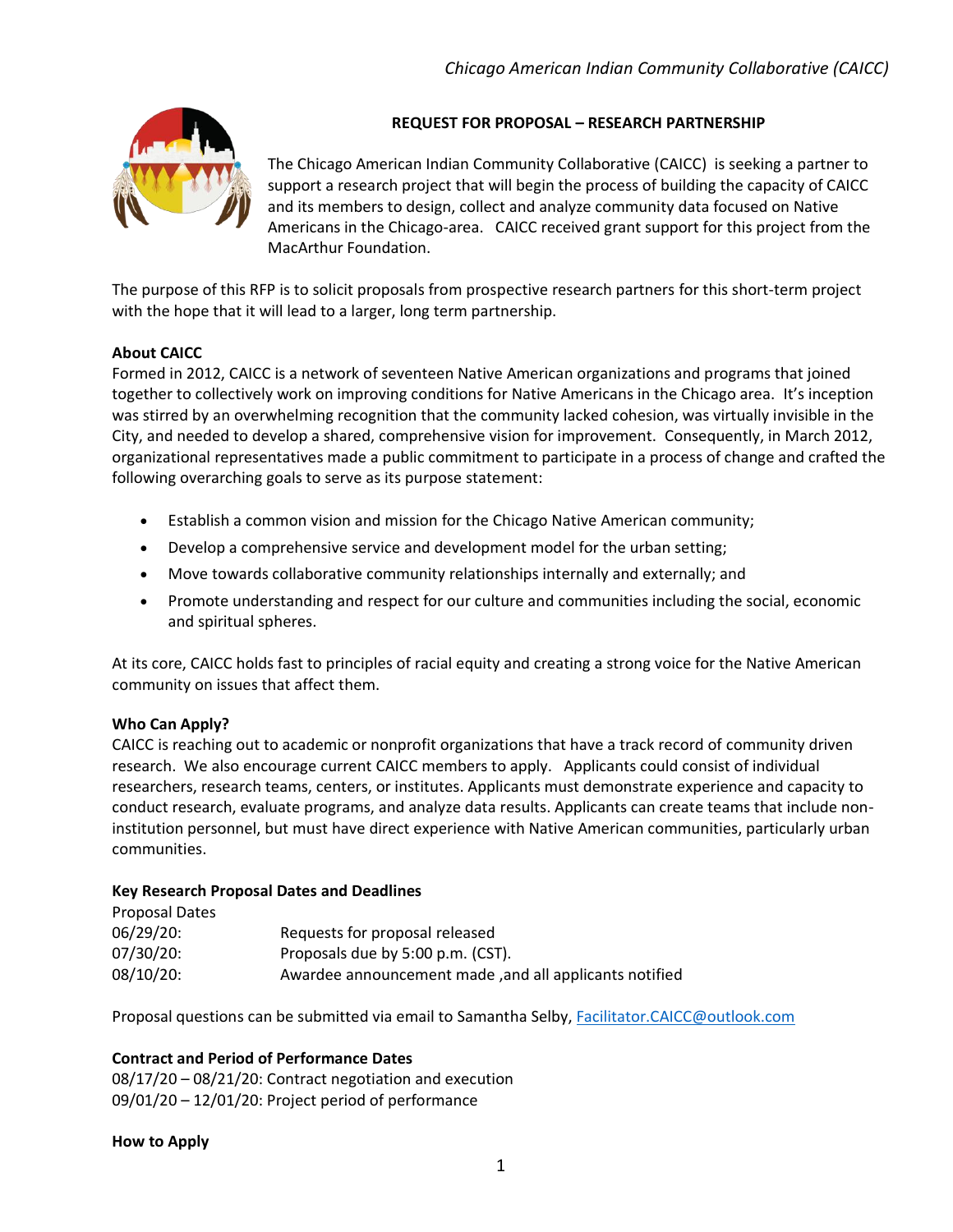All grant applications must be submitted electronically (in PDF format) by 07/30/20 before 5:00 p.m. (CST) to [Facilitator.CAICC@outlook.com](mailto:Facilitator.CAICC@outlook.com)

### **Project Overview, Scope of Work, and Deliverables**

The final deliverable work product will be a written research report co-authored with CAICC, that utilizes data collected on a) education and 2) Covid19 aid. The report will include graphics where useful and quotes from community members.

CAICC is seeking a collaborative, thoughtful, and passionate research partner who will recommend and execute a project approach that meets the following research project objectives:

A) Chicago American Indian education survey results:

- Contextualize Native American education ; including, history and unique attributes of urban Native education,
- Aggregate summary of survey findings and when possible comparative to other similar Native communities.
- Complete a summary inventory of education programs within CAICC member communities that are led, supported, or implemented by CAICC members. Develop a set of criteria to measure the success of the programs.
- Showcase a few successful case studies of education programs occurring within CAICC member communities that are being led, supported, or implemented by the CAICC members.
- Identify considerations and challenges for successfully creating, supporting, and implementing education programs.
- B) CAICC COVID19 fund applicant data
	- Contextualize Chicago and impact on the Native American community ; including pre-Covid19 data (UIC report)
	- Aggregate summary of survey findings
	- Showcase a few successful case studies of COVID19 interventions occurring within CAICC member communities that are being led, supported, or implemented by the CAICC members.
	- Identify considerations and challenges for successfully creating, supporting, and implementing COVID19 resources.

#### **Proposal Requirements**

Proposal Components

- 1. Research project approach including specific tasks, research methodology and analysis tools, and an explanation of how tasks and analysis will meet research project objectives.
- 2. Research project schedule and budget including a detailed schedule of significant project milestones and associated deliverables and costs.
- 3. Research project team including a listing of key individuals and each individual's roles on the project.

### Format:

Proposal (not including experience and capabilities documentation) should not exceed five pages in length (12 point Times New Roman font)

#### **Assumptions & Research Project Timeline**

*Qualifications and Capabilities Documentation* 

• Examples of at least two, no more than five, published reports or articles (If an individual is the applicant, they must be a lead or co-author. If a center/institute/team is the applicant, the center/institute/team must be a lead or co-author.)*.* Examples can be connected to the research subject matter, but not required. o Brief summary of each example should be provided